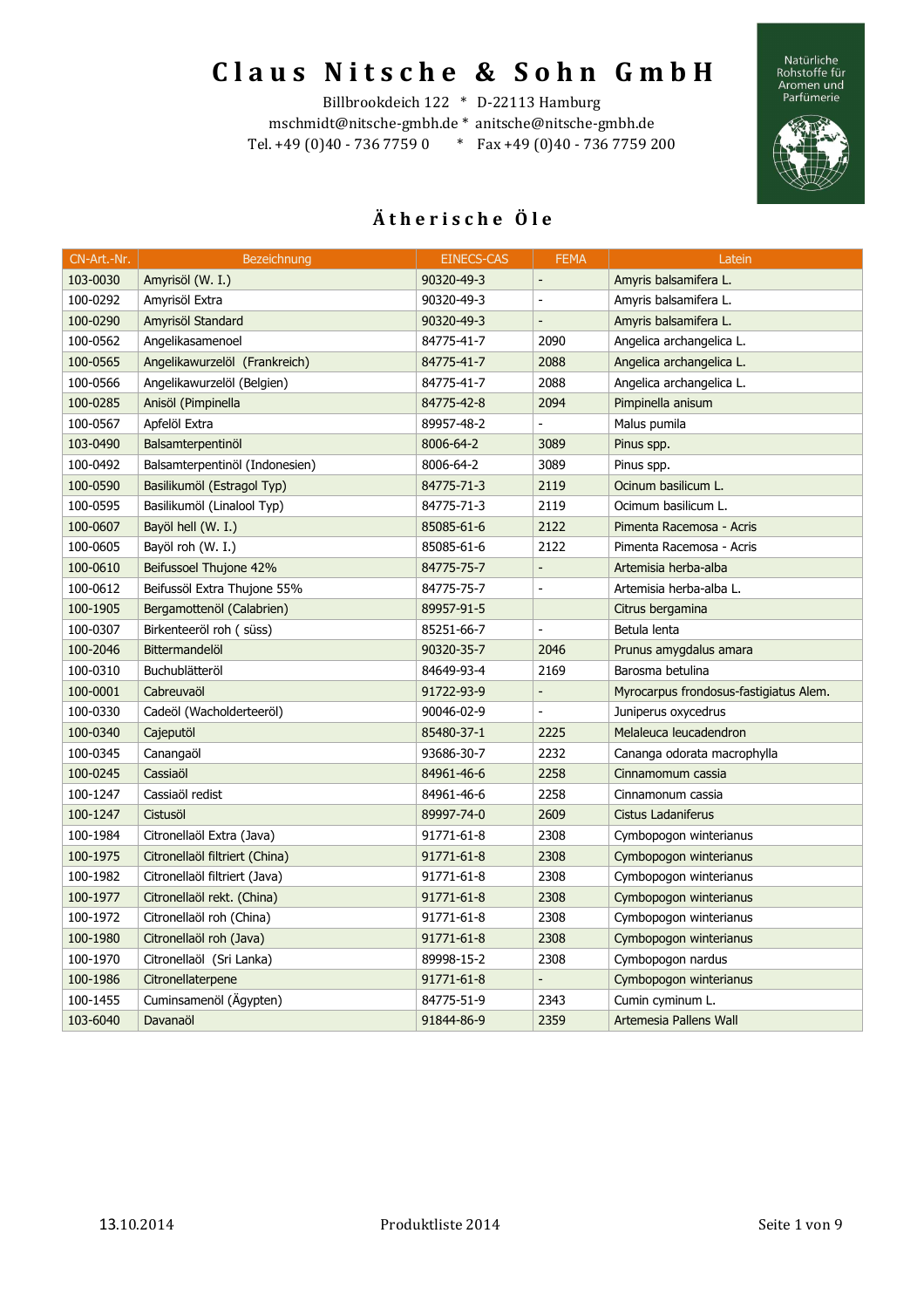Natürliche<br>Rohstoffe für<br>Aromen und<br>Parfümerie



#### Billbrookdeich 122 \* D-22113 Hamburg

mschmidt@nitsche-gmbh.de \* anitsche@nitsche-gmbh.de Tel. +49 (0)40 - 736 7759 0 \* Fax +49 (0)40 - 736 7759 200

| CN-Art.-Nr. | Bezeichnung                               | <b>EINECS-CAS</b>                    | <b>FEMA</b>              | Latein                                |
|-------------|-------------------------------------------|--------------------------------------|--------------------------|---------------------------------------|
| 100-1472    | Davanaöl Extra                            | 91844-86-9                           | 2359                     | Artemisia pallens (Wall.)             |
| 100-1470    | Davanaöl Standard                         | 91844-86-9                           | 2359                     | Artemisia pallens                     |
| 100-23834   | Dillkrautöl - min. 40 %                   | 90028-03-8                           | 2383                     | Anethum graveolens L.                 |
| 100-23833   | Dillkrautöl - min. 30 %                   | 90028-03-8                           | 2383                     | Anethum graveolens L.                 |
| 100-1480    | Dillsamenöl                               | 90028-03-8                           | 2383                     | Anethum graveolens L.                 |
| 100-1615    | Elemiöl                                   | $9000 - 75 - 3$                      | 2408                     | Canarium commune                      |
| 100-0210    | Eukalyptus Citriodoraöl (Brasilien)       | 85203-56-1                           |                          | Eucalyptus citriodora HOOK            |
| 100-0198    | Eukalyptus Citriodoraöl filtriert (China) | 85203-56-1                           | $\frac{1}{2}$            | Eucalyptus citriodora HOOK.           |
| 100-0200    | Eukalyptus Citriodoraöl rekt. (China)     | 85203-56-1                           | $\overline{\phantom{a}}$ | Eucalyptus citriodora HOOK.           |
| 100-0195    | Eukalyptus Citriodoraöl roh (China)       | 85203-56-1                           |                          | Eucalyptus citriodora HOOK.           |
| 100-1515    | Eukalyptusöl 80-85 % (China)              | 84625-32-1                           | 2466                     | Eucalyptus globulus                   |
| 100-1547    | Eukalyptusöl Dives                        | 90028-48-1                           |                          | Eucalyptus dives                      |
| 100-24661   | Eukalyptusöl Extra (China)                | 84625-32-1                           | 2466                     | Eucalyptus globulus                   |
| 100-1520    | Eukalyptusöl Radiata                      | 92201-64-4                           |                          | Eukalyptus Radiata                    |
| 100-1570    | Fenchelöl                                 | 84625-39-8                           | 2481                     | Foeniculum vulgare M.                 |
| 100-1580    | Fenchelöl bitter                          | 92623-71-1                           | 2483                     | Foeniculum vulgare Mill. var. vulgare |
| 100-1575    | Fenchelöl süß                             | 84455-29-8                           | 2483                     | Foeniculum vulgare Mill. var. dulce   |
| 103-0050    | Fichtennadelöl (China)                    | 90028-76-5                           | $\overline{\phantom{0}}$ | Abies alba                            |
| 100-0052    | Fichtennadelöl (Kanada)                   | 85085-34-3                           |                          | Abies balsamea                        |
| 100-1590    | Fichtennadelöl (Sibirien)                 | 91697-89-1                           | 2905                     | <b>Abies Sibirica</b>                 |
| 103-1599    | Fichtennadelöl nat.                       | All ingredients have a<br>CAS number |                          |                                       |
| 103-0052    | Fichtennadelöl nat. (Kanada)              | 85085-34-3                           | $\Box$                   | Abies balsamea                        |
| 100-1315    | Galbanumöl rein                           | 93165-40-3                           | 2501                     | Ferula Galbaniflua                    |
| 100-1636    | Galbanumterpene                           | 93165-40-3                           | 2501                     | Ferula Galbaniflua                    |
| 200-2500    | Galgantöl                                 | 90320-42-6                           | 2500                     | Alpinia officinarum                   |
| 100-1645    | Geraniumöl (Ägypten)                      | 90082-51-2                           | 2508                     | Pelargonium graveolens                |
| 100-1655    | Geraniumöl (China)                        | 90082-51-2                           | 2508                     | Pelargonium graveolens                |
| 100-1643    | Geraniumöl (Madagascar)                   | 90082-51-2                           | 2508                     | Pelargonium graveolens                |
| 103-25085   | Geraniumöl (Typ Madagascar)               | 90082-51-2                           | 2508                     | Pelargonium graveolens                |
| 106-0032    | Geraniumöl Typ Afrika                     | All ingredients have a<br>CAS number |                          |                                       |
| 103-0020    | Geraniumöl Typ Bourbon                    | 90082-51-2                           | 2508                     | Pelargonium graveolens                |
| 100-2002    | Grapefruitöl 5-fach                       | 90045-43-5                           | 2530                     | Citrus paradisi                       |
| 103-1987    | Grapefruitöl Typ Florida                  | 90045-43-5                           | 2530                     | Citrus paradisi Macf.                 |
| 100-1990    | Grapefruitöl weiß (Florida)               | 90045-43-5                           | 2530                     | Citrus paradisi Macf.                 |
| 200-0362    | Grapefruitterpene destilliert             | 90045-43-5                           | $\overline{\phantom{0}}$ | Citrus paradisi Macf.                 |
| 100-1662    | Guajakholzöl Extra                        | 89958-10-1                           | 2534                     | Bulnesia Sarmienti L.                 |
| 100-1660    | Guajakholzöl Standard                     | 89958-10-1                           | 2534                     | Bulnesia sarmienti L.                 |
| 100-1685    | Hopfenöl                                  | 8060-28-4                            | 2580                     | Humulus lupulus L.                    |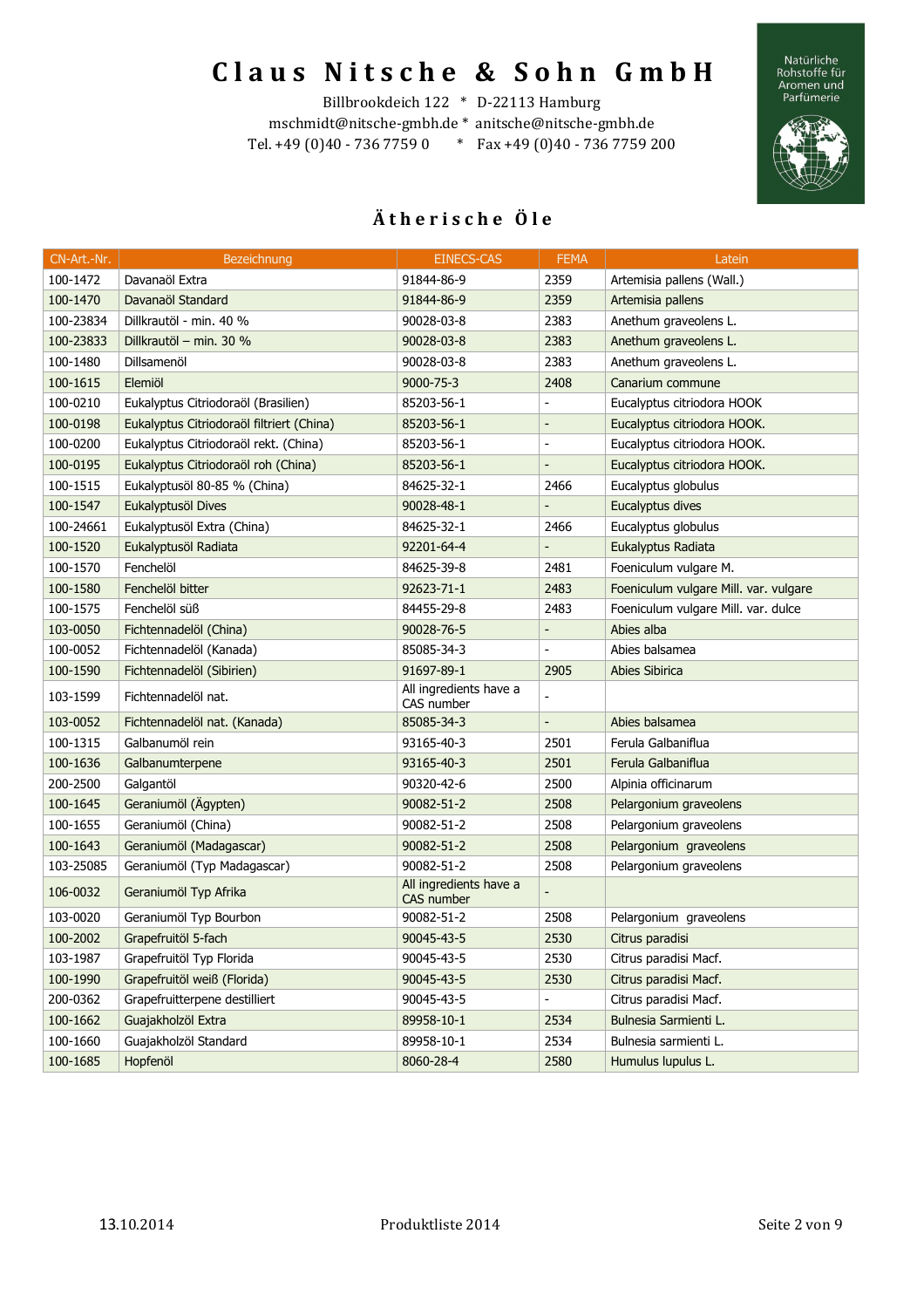Natürliche<br>Rohstoffe für<br>Aromen und<br>Parfümerie



#### Billbrookdeich 122 \* D-22113 Hamburg

mschmidt@nitsche-gmbh.de \* anitsche@nitsche-gmbh.de Tel. +49 (0)40 - 736 7759 0 \* Fax +49 (0)40 - 736 7759 200

| CN-Art.-Nr. | Bezeichnung                            | EINECS-CAS                           | <b>FEMA</b>    | Latein                                     |
|-------------|----------------------------------------|--------------------------------------|----------------|--------------------------------------------|
| 100-1690    | Howoodöl                               | 91745-89-0                           |                | Cinnamomum camphora var.<br>linalooliferum |
| 100-1326    | Ingweröl (Äthiopien)                   | 84696-15-1                           | 2522           | Zingiber officinale R.                     |
| 100-1325    | Ingweröl (China)                       | 84696-15-1                           | 2522           | Zngiber officinale                         |
| 103-0040    | Ingweröl (Indien)                      | 84696-15-1                           | 2522           | Zingiber officinale R.                     |
| 100-25228   | Ingweröl (Indonesien)                  | 84696-15-1                           | 2522           | Zingiber officinale R.                     |
| 100-1328    | Ingweröl (Nigeria)                     | 84696-15-1                           | 2522           | Zingiber officinale R.                     |
| 100-25229   | Ingweröl (Sri Lanka)                   | 84696-15-1                           | 2522           | Zingiber officinale R.                     |
| 100-1330    | Ingweröl Cochin                        | 84696-15-1                           | 2522           | Zingiber officinale R.                     |
| 100-1327    | Ingweröl frisch                        | 84696-15-1                           | 2522           | Zingiber officinale R.                     |
| 100-0320    | Kalmusöl (Asaron Typ) (Indien)         | 84775-39-3                           | $\blacksquare$ | Acorus calmus L.                           |
| 100-1370    | Kamillenöl römisch                     | 84649-86-5                           | 2275           | Anthemis nobilis                           |
| 100-0230    | Kardamomöl (Equador)                   | 85940-32-5                           | 2241           | Elettaria cardamomum (L.) Maton            |
| 100-2241    | Kardamomöl (Guatemala)                 | 85940-32-5                           | 2241           | Elettaria cardamomum (L.) Maton            |
| 100-0235    | Kardamomöl (Indien)                    | 85940-32-5                           | 2241           | Elettaria Cardamonum                       |
| 100-0237    | Kardamomöl (Sri Lanka)                 | 85940-32-5                           | 2241           | Elettaria Cardamonum                       |
| 103-0080    | Kardamomöl natürlich                   | All Ingredients have a<br>CAS number |                |                                            |
| 103-22411   | Kardamomöl Typ Guatemala               | 85940-32-5                           | 2241           | Elettaria Cardamonum                       |
| 100-1375    | Karottensamenöl                        | 84929-61-3                           | 2244           | Daucus carota L.                           |
| 100-1435    | Knoblauchöl (China)                    | 8008-99-9                            | 2503           | <b>Allium Sativium</b>                     |
| 100-25032   | Knoblauchöl (Mexiko)                   | 8008-99-9                            | 2334           | Coriandrum sativum L.                      |
| 100-2334    | Korianderblätteröl                     | 84775-50-8                           | 2334           | Coriandrum sativum L.                      |
| 100-1595    | Koriandersamenöl (Russland)            | 84775-50-8                           | 2334           | Coriandrum sativum                         |
| 100-1410    | Krauseminzöl - min. 60 % (China)       | 84696-51-5                           | 3032           | Mentha spicata                             |
| 100-1387    | Krauseminzöl - min. 60 % (Indien)      | 84696-51-5                           | 3032           | Mentha spicata L.                          |
| 100-1390    | Krauseminzöl - min. 80 % (China)       | 84696-51-5                           | 3032           | Mentha spicata                             |
| 100-1395    | Krauseminzöl "Far West" nativ          | 84696-51-5                           | 3032           | Mentha spicata L.                          |
| 100-1397    | Krauseminzöl amerikanisch native       | 84696-51-5                           | 3032           | Mentha spicata L.                          |
| 100-1400    | Krauseminzöl amerikanisch native rekt. | 84696-51-5                           | 3032           | Mentha spicata L.                          |
| 100-1383    | Krauseminzöl Nana (Marokko)            | 84696-51-5                           | 3032           | Mentha spicata L.                          |
| 100-1420    | Kümmelöl                               | 85940-31-4                           | 2238           | Carum carvi                                |
| 100-1245    | Labdanumöl                             | 89997-74-0                           |                | Cistus ladaniferus L.                      |
| 100-1265    | Lavandin Abrialis                      | 93455-96-0                           | 2618           | Lavandula hybrida abrial                   |
| 100-1255    | Lavandin Grosso                        | 93455-97-1                           | 2618           | Lavendula hybrida grosso                   |
| 100-1257    | Lavandin Grosso (Spanien)              | 93455-97-1                           | 2618           | Lavendula hybrida grosso                   |
| 100-1260    | Lavandinöl Super                       | 91722-69-9                           | 2618           | Lavandula hybrida                          |
| 100-1300    | Lavendelöl (Bulgarien)                 | 90063-37-9                           | 2622           | Lavandula angustifolia                     |
| 100-1278    | Lavendelöl (Frankreich)                | 90063-37-9                           | 2622           | Lavendula officinalis (angostifolia)       |
| 100-0875    | Lavendelöl (Russland)                  | 90063-37-9                           | 2622           | Lavandula angustifolia                     |
| 300-0001    | Lavendelöl kbA (Bulgarien)             | 90063-37-9                           | 2622           | Lavandula angustifolia                     |
| 100-1295    | Lavendelöl Clonal                      | 90063-37-9                           | 2622           | Lavendula angustifolia                     |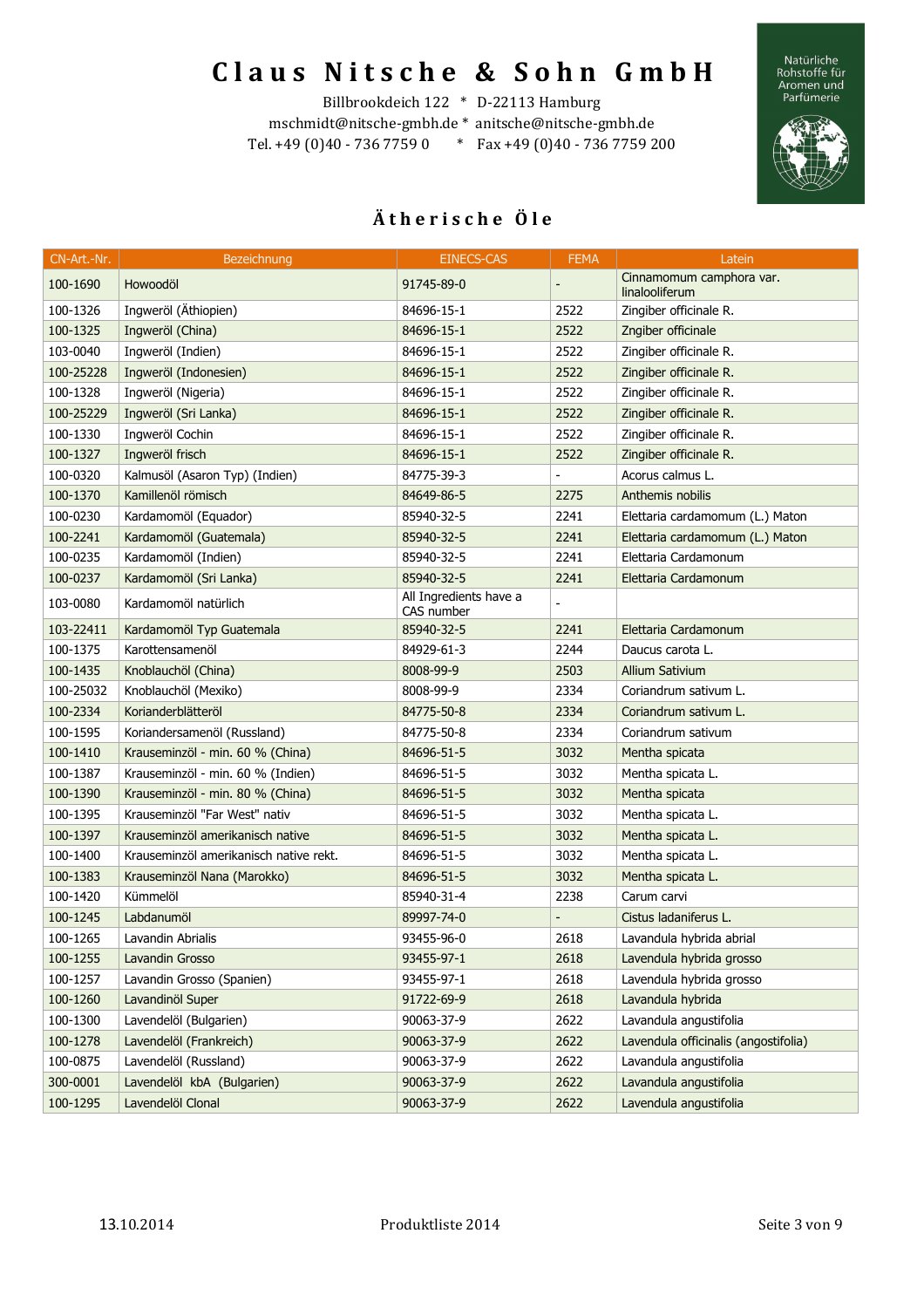Natürliche<br>Rohstoffe für<br>Aromen und<br>Parfümerie



#### Billbrookdeich 122 \* D-22113 Hamburg

mschmidt@nitsche-gmbh.de \* anitsche@nitsche-gmbh.de Tel. +49 (0)40 - 736 7759 0 \* Fax +49 (0)40 - 736 7759 200

| CN-Art.-Nr.       | Bezeichnung                         | <b>EINECS-CAS</b>                    | <b>FEMA</b>                  | Latein                               |
|-------------------|-------------------------------------|--------------------------------------|------------------------------|--------------------------------------|
| 100-26226         | Lavendelöl EP/BP Grade              | 90063-37-9                           | 2622                         | Lavendula officinalis (angostifolia) |
| 103-2622          | Lavendelöl nat.                     | All Ingredients have a<br>CAS number |                              |                                      |
| 100-26226         | Lavendelöl Neuseeland               | 84776-65-8                           | 2622                         | Lavandula angustifolia               |
| 100-26225         | Lavendelöl Tasmanien                | 84776-65-8                           | 2622                         | Lavandula angustifolia               |
| 100-0885          | Lemongrassöl (Guatemala)            | 89998-14-1                           | 2624                         | Cymbopogon citratus                  |
| 100-0882          | Lemongrassöl (Sri Lanka)            | 91844-92-7                           | 2624                         | Cymbopogon flexuosus                 |
| 100-0899          | Lemongrassöl Extra                  | 91844-92-7                           | 2624                         | Cymbopogon flexuosus                 |
| 100-0897          | Lemongrassöl filtriert (Indien)     | 91844-92-7                           | 2624                         | Cymbopogon flexuosus                 |
| 100-0895          | Lemongrassöl roh (Indien)           | 91844-92-7                           | 2624                         | Cymbopogon flexuosus                 |
| 103-0886          | Lemongrassöl Typ Guatemala          | 89998-14-1                           | 2624                         | Cymbopogon spp.                      |
| 103-0015          | Liebstockwurzelöl (Frankreich)      | 84837-06-9                           | 2651                         | Levisticum officinale                |
| 100-0900          | Liebstockwurzelöl hell (Frankreich) | 84837-06-9                           | 2651                         | Levisticum officinale                |
| 103-26311         | Limettenöl                          | 90063-52-8                           | 2631                         | Citrus aurantifolia                  |
| 100-2017          | Limettenöl destilliert              | 90063-52-8                           | 2631                         | Citrus aurantifolia                  |
| 100-2018          | Limettenöl gewaschen                | 90063-52-8                           | 2631                         | Citrus aurantifolia                  |
| 103-2019          | Limettenöl gewaschen (CN)           | 90063-52-8                           | 2631                         | Citrus aurantifolia                  |
| 100-2019          | Limettenöl gewaschen ex. C.P.       | 90063-52-8                           | 2631                         | Citrus aurantifolia                  |
| 100-2016          | Limettenöl gewaschen Extra          | 90063-52-8                           | 2631                         | Citrus aurantifolia                  |
| 100-2021          | Limettenöl gewaschen gelb           | 90063-52-8                           | 2631                         | Citrus aurantifolia                  |
| 106-2020          | Limettenöl gewaschen roh            | 90063-52-8                           | 2631                         | Citrus aurantifolia                  |
| 100-2015          | Limettenöl kalt gepresst            | 90063-52-8                           | 2631                         | Citrus aurantifolia                  |
| 100-2010          | Limettenöl terpenarm                | 90063-52-8                           | 2631                         | Citrus aurantifolia                  |
| 100-2023          | Limettenterpene                     | 90063-52-8                           | 2631                         | Citrus aurantifolia                  |
| $100 -$<br>263102 | Limettenterpene ex. C.P.)           | 90063-52-8                           | 2631                         | Citrus aurantifolia                  |
| 100-2022          | Limettenterpene Extra               | 90063-52-8                           | 2631                         | Citrus aurantifolia                  |
| 100-1697          | Linalool Holz (Indien)              | 92874-96-9                           | 2634                         | Bursera delepechiana                 |
| 100-0910          | Litsea Cubebaöl filtriert           | 90063-59-5                           | 3846                         | Litsea Cubeba Pers.                  |
| 100-0912          | Litsea Cubebaöl rekt.               | 90063-59-5                           | 3846                         | Litsea Cubeba Pers.                  |
| 100-0905          | Litsea Cubebaöl roh                 | 90063-59-5                           | 3846                         | Litsea Cubeba Pers.                  |
| 200-0370          | Litsea Cubeba-Terpene               | 90063-59-5                           |                              | Litsea cubeba                        |
| 100-0930          | Lorbeerblätteröl                    | 84603-73-6                           | 2125                         | Laurus nobilis                       |
| 100-0947          | Macisöl                             | 84082-68-8                           | 2653                         | Myristica fragrans H.                |
| 100-1000          | Magnolienblätteröl                  | 92457-18-6                           | 3950                         | Michelia alba                        |
| 100-2035          | Mandarinenöl                        | 84929-38-4                           | 2657                         | Citrus reticulata                    |
| 200-2050          | Mandarinenterpene grün              | 84929-38-4                           | 2657                         | Citrus nobilis                       |
| 100-2057          | Mandarinenterpene rot               | 84929-38-4                           | 2657                         | Citrus nobilis                       |
| 100-1015          | Manukaöl                            | 223749-44-8                          | $\qquad \qquad \blacksquare$ | leptospermum scoparium               |
| 100-0967          | Massoiarindenöl                     | 85085-26-3                           | 3747                         | Cryptocarya massoy                   |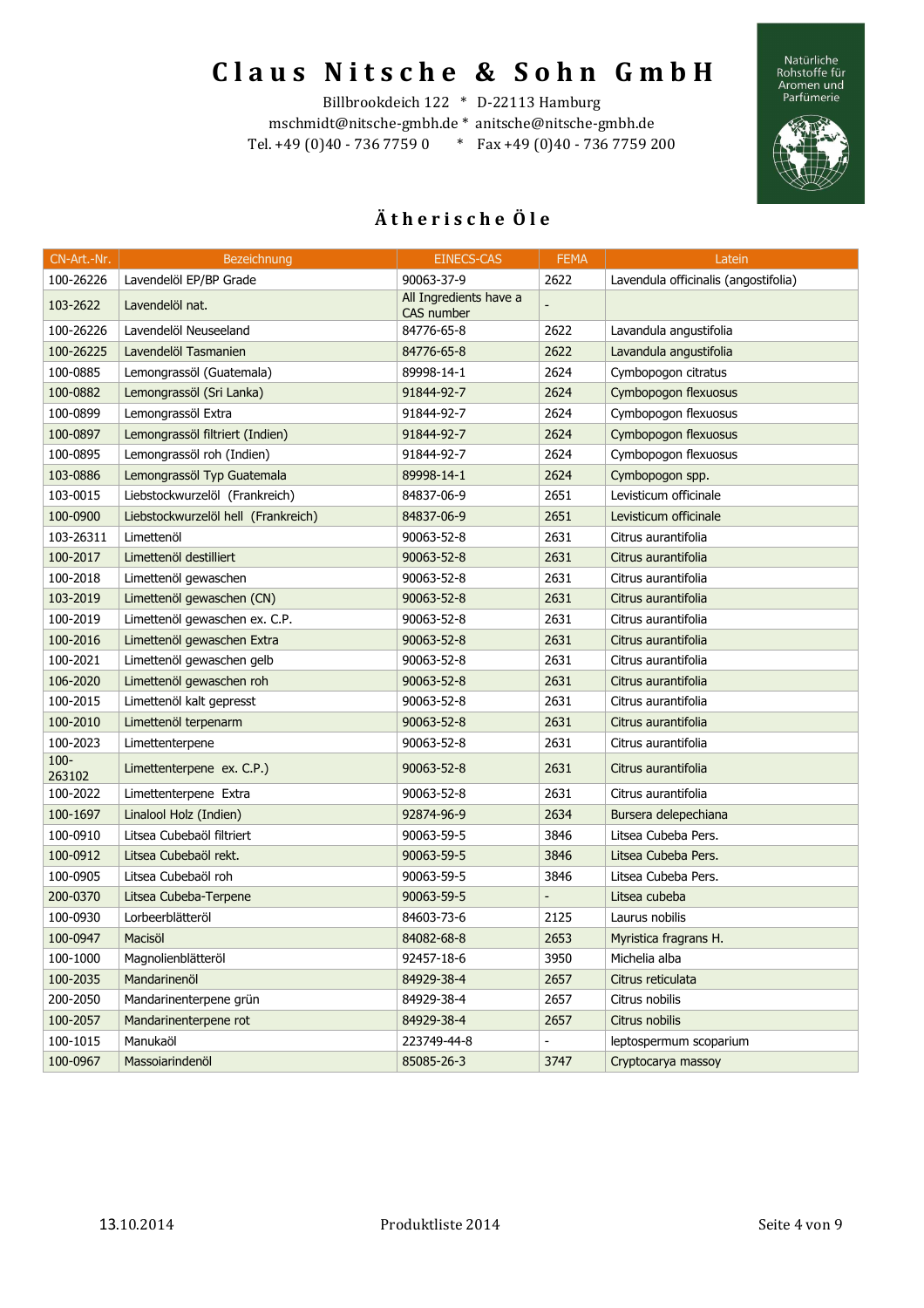Natürliche<br>Rohstoffe für<br>Aromen und<br>Parfümerie



#### Billbrookdeich 122 \* D-22113 Hamburg

mschmidt@nitsche-gmbh.de \* anitsche@nitsche-gmbh.de Tel. +49 (0)40 - 736 7759 0 \* Fax +49 (0)40 - 736 7759 200

| CN-Art.-Nr. | Bezeichnung                        | EINECS-CAS                           | <b>FEMA</b>              | Latein                       |
|-------------|------------------------------------|--------------------------------------|--------------------------|------------------------------|
| 100-0995    | Melissenöl (Officinalis)           | 84082-61-1                           | 2113                     | Melissa officinalis          |
| 100-0780    | Minzöl (Brasilien)                 | 90063-97-1                           | 4219                     | Mentha arvensis              |
| 100-0782    | Minzöl (China)                     | 90063-97-1                           | 4219                     | Mentha arvensis              |
| 103-0205    | Minzöl 2-fach rekt.                | 90063-97-1                           | 4219                     | Mentha arvensis              |
| 103-4219    | Minzöl 2-fach rekt. - HM -         | 90063-97-1                           | 4219                     | Mentha arvensis              |
| 103-0200    | Minzöl 50 % (China) (CN)           | 90063-97-1                           | 4219                     | Mentha Arvensis              |
| 100-0685    | Minzöl 50 % (Indien)               | 90063-97-1                           | 4219                     | <b>Mentha Arvensis</b>       |
| 100-0687    | Minzöl 50 %                        | 90063-97-1                           | 4219                     | Mentha Arvensis              |
| 103-0683    | Minzöl 87/10 gewaschen (Indien)    | 90063-97-1                           | 4219                     | Mentha Arvensis              |
| 100-0690    | Minzöl rekt. (terpenarm)           | 90063-97-1                           | 4219                     | Mentha arvensis              |
| 100-0836    | Minzöl rekt. 3 fach                | 90063-97-1                           | 4219                     | Mentha arvensis              |
| 100-0840    | Minzöl rekt. 70 (Indien)           | 90063-97-1                           | 4219                     | Mentha arvensis              |
| 100-0682    | Minzöl rekt. 87 Ph. Eur.           | 90063-97-1                           | 4219                     | Mentha arvensis              |
| 100-1037    | Minzterpene (China)                | 90063-97-1                           | 4219                     | Mentha avensis               |
| 100-1035    | Minzterpene (Indien)               | 90063-97-1                           | 4219                     | Mentha avensis               |
| 100-1039    | Minzterpene gewaschen              | 90063-97-1                           | 4219                     | Mentha avensis               |
| 100-1090    | Moschuskörneröl (Ambrettesamenöl)  | 84455-19-6                           | 2050                     | Hibiscus abelmoschus         |
| 100-0352    | Muskatellersalbeiöl (China)        | 84775-83-7                           | 2321                     | Salvia Sclarea               |
| 100-0350    | Muskatellersalbeiöl (Europa)       | 84775-83-7                           | 2321                     | Salvia Sclarea               |
| 100-0945    | Muskatnussöl                       | 84082-68-8                           | 2793                     | Myristica fragrans           |
| 103-27931   | Muskatnussöl Indien                | 84082-68-8                           | 2793                     | Myristica fragrans           |
| 100-27935   | Muskatnussöl S.L.                  | 84082-68-8                           | 2793                     | Myristica fragrans           |
| 100-1098    | Myrrhenöl                          | 84929-26-0                           | 2766                     | Commiphora myrrha            |
| 100-0985    | Myrtenöl (Marokko)                 | 84082-67-7                           | $\overline{\phantom{a}}$ | Myrtus communis L.           |
| 100-0980    | Myrtenöl (Tunesien)                | 84082-67-7                           | $\overline{\phantom{a}}$ | Myrtus communis L.           |
| 100-1070    | Nelkenblätteröl rekt. (Indonesien) | 84961-50-2                           | 2325                     | Eugenia caryopyllata         |
| 100-1072    | Nelkenblätteröl rekt. (Madagaskar) | 84961-50-2                           | 2325                     | Eugenia caryopyllata         |
| 100-1067    | Nelkenblätteröl roh (Madagaskar)   | 84961-50-2                           | 2325                     | Eugenia caryopyllata         |
| 100-1078    | Nelkenblütenöl (Indonesien)        | 84691-50-2                           | 2323                     | Eugenia Caryophyllata Thunb. |
| 103-1080    | Nelkenblütenöl (Madagaskar)        | 84961-50-2                           | 2323                     | Eugenia Caryophyllata Thunb. |
| 100-1080    | Nelkenblütenöl (Madagaskar)        | 84961-50-2                           | 2323                     | Eugenia Caryophyllata Thunb. |
| 100-1077    | Nelkenblütenöl (Sri Lanka)         | 84961-50-2                           | 2323                     | Eugenia Caryophyllata Thunb. |
| 100-1120    | Neroliöl 100 % (Tunesien)          | 72968-50-4                           | 2771                     | Citrus aurantium L.          |
| 106-0005    | Neroliöl Bigarade nat.             | All ingredients have a<br>CAS number | $\overline{a}$           |                              |
| 300-0002    | Neroliöl kbA - (Tunesien)          | 72968-50-4                           | 2771                     | Citrus aurantium L.          |
| 106-0007    | Neroliöl Typ Tunesien              | All ingredients have a<br>CAS number | $\overline{a}$           |                              |
| 100-1125    | Niauliöl                           | 132940-73-9                          | $\overline{a}$           | Melaleuca viridiflora        |
| 100-1110    | Olibanumöl (Indien)                | 97952-72-2                           | 2816                     | Boswellia serrata            |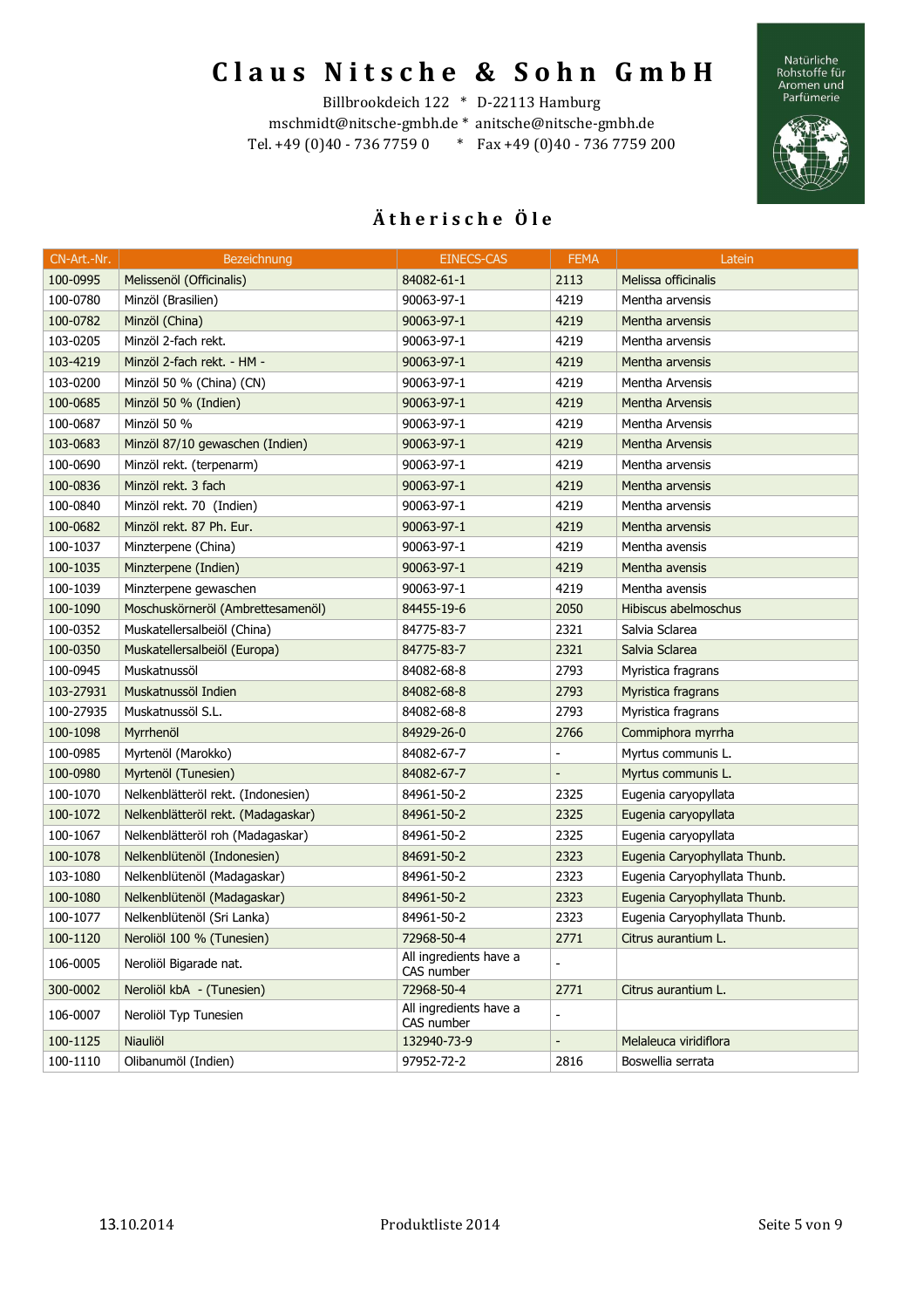Natürliche<br>Rohstoffe für<br>Aromen und<br>Parfümerie



#### Billbrookdeich 122 \* D-22113 Hamburg

mschmidt@nitsche-gmbh.de \* anitsche@nitsche-gmbh.de Tel. +49 (0)40 - 736 7759 0 \* Fax +49 (0)40 - 736 7759 200

| CN-Art.-Nr.       | Bezeichnung                               | <b>EINECS-CAS</b>                    | <b>FEMA</b>    | Latein                             |
|-------------------|-------------------------------------------|--------------------------------------|----------------|------------------------------------|
| 100-1115          | Olibanumöl (Somalia)                      | 89957-98-2                           | 2816           | Boswellia carterii tears           |
| 103-0300          | Olibanumöl nat.                           | All ingredients have a<br>CAS number |                |                                    |
| 100-1810          | Opoponaxöl                                | 100084-96-6                          | $\overline{a}$ | Commiphora erythraea               |
| 103-1128          | Orangenöl - min. 2,2 % Aldehyd            | 8028-48-6                            | 2825           | Citrus sinensis / dulcis           |
| 100-2127          | Orangenöl Nachläufe - Wachse              | 8028-48-6                            | 2825           | Citrus sinensis / dulcis           |
| $100 -$<br>282625 | Orangenöl 25fach                          | 8028-48-6                            | 2826           | Citrus sinensis / dulcis           |
| 100-2090          | Orangenöl 5-fach                          | 8028-48-6                            | 2825           | Citrus sinensis / dulcis           |
| 100-2063          | Orangenöl bitter (Afrika)                 | 72968-50-4                           | 2823           | Citrus aurantium L. ssp. aurantium |
| 100-2065          | Orangenöl bitter (Brasilien, Haiti)       | 72968-50-4                           | 2823           | Citrus aurantium L. ssp. aurantium |
| 100-2080          | Orangenöl CP (Brasilien)                  | 8028-48-6                            | 2825           | Citrus dulcis (C. sinensis)        |
| 100-2084          | Orangenöl CP (Griechenland)               | 8028-48-6                            | 2825           | Citrus dulcis (C. sinensis)        |
| 100-2082          | Orangenöl CP (Israel)                     | 8028-48-6                            | 2825           | Citrus dulcis (C. sinensis)        |
| 100-2086          | Orangenöl CP (Mexiko)                     | 8028-48-6                            | 2825           | Citrus dulcis (C. sinensis)        |
| 100-2083          | Orangenöl CP (Südafrika)                  | 8028-48-6                            | 2825           | Citrus sinensis / dulcis           |
| 100-0278          | Orangenöl farblos (Brasilien)             | 8028-48-6                            | 2825           | Citrus dulcis                      |
| 300-0005          | Orangenöl kba                             | 8028-48-6                            | 2825           | Citrus sinensis                    |
| 103-1151          | Orangenöl Mid Season                      | 8028-48-6                            | 2825           | Citrus sinensis / dulcis           |
| 200-2825          | Orangenterpene (Kuba)                     | 8028-48-6                            | 2825           | Citrus sinensis / dulcis           |
| 200-0200          | Orangenterpene (Brasilien)                | 8028-48-6                            | 2825           | Citrus sinensis / dulcis           |
| 200-0220          | Orangenterpene ex Folding (D)             | 8028-48-6                            | 2825           | Citrus sinensis / dulcis           |
| 200-0205          | Orangenterpene ex Folding (EU)            | 8028-48-6                            | 2825           | Citrus sinensis / dulcis           |
| 200-0210          | Orangenterpene FTNF (Neutral) (Brasilien) | 8028-48-6                            | 2825           | Citrus sinensis / dulcis           |
| 100-2126          | Orangenterpene gewaschen FCC              | 8028-48-6                            | 2825           | Citrus sinensis / dulcis           |
| 200-0215          | Orangenterpene Technisch                  | 8028-48-6                            | 2825           | Citrus sinensis / dulcis           |
| 100-1170          | Origanumöl                                | 84012-24-8                           | 2828           | Origanum vulgare L.                |
| 106-0025          | Origanumöl NI                             | All ingredients have a<br>CAS number |                |                                    |
| 100-1185          | Palmarosaöl (Indien)                      | 84649-81-0                           | 2831           | Cymbopogon martinii                |
| 100-1190          | Patchouliöl Extra (Frankreich)            | 84238-39-1                           | 2838           | Pogostemom Cablin                  |
| 100-1200          | Patchouliöl hell                          | 84238-39-1                           | 2838           | Pogostemon patchouli               |
| 100-1207          | Patchouliöl MD                            | 84238-39-1                           | 2838           | Pogostemon patchouli (Cablin)      |
| 103-0070          | Patchouliöl MD Extra (stab.)              | 84238-39-1                           | 2838           | Pogostemon patchouli (Cablin)      |
| 100-1205          | Patchouliöl rekt.                         | 84238-39-1                           | 2838           | Pogostemon patchouli               |
| 100-1195          | Patchouliöl roh (Indonesien)              | 84238-39-1                           | 2838           | Pogostemon patchouli/ cablin       |
| 100-0705          | Perubalsamöl                              | 8007-00-9                            | 2117           | Myroxylon Balsamum Pereirae        |
| 100-0715          | Petersiliensamenöl                        | 84012-33-9                           | 2836           | Petroselinum Sativum(crispum)      |
| 100-0735          | Petitgrain Bigarade                       | 72968-50-4                           | 2855           | Citrus aurantium L                 |
| 100-0725          | Petitgrainöl (Paraguay)                   | 72968-50-4                           | 2855           | Citrus aurantium L. / amara L.     |
| 100-0727          | Petitgrainöl Mandarine                    | 84929-38-4                           | 2854           | <b>Citrus Nobilis</b>              |
| 103-28484         | Pfefferminzöl Kennewick                   | 84082-70-2                           | 2848           | Mentha Piperita                    |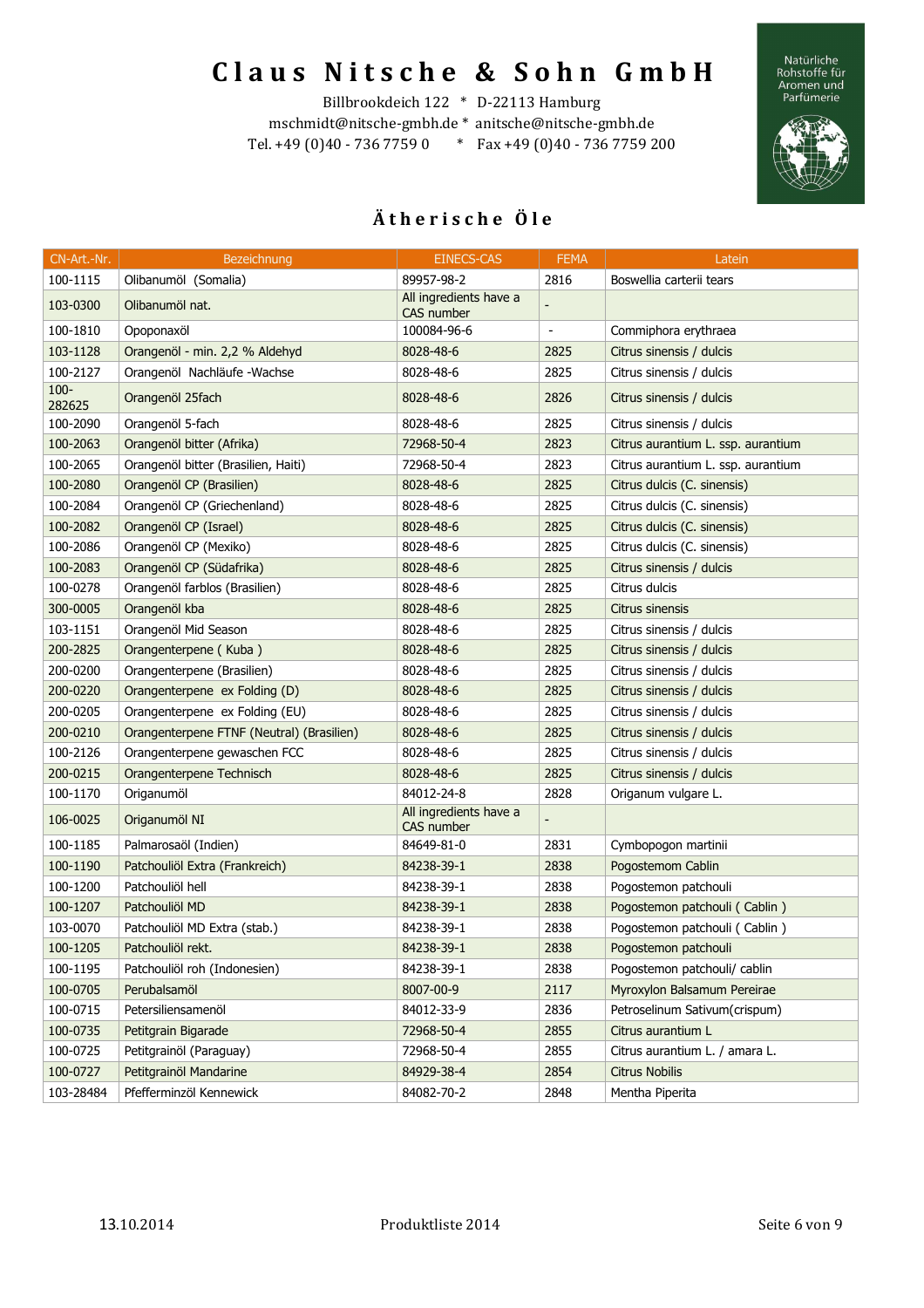Natürliche<br>Rohstoffe für<br>Aromen und<br>Parfümerie



### Billbrookdeich 122 \* D-22113 Hamburg

mschmidt@nitsche-gmbh.de \* anitsche@nitsche-gmbh.de Tel. +49 (0)40 - 736 7759 0 \* Fax +49 (0)40 - 736 7759 200

| CN-Art.-Nr. | Bezeichnung                               | <b>EINECS-CAS</b>                     | <b>FEMA</b>                  | Latein                                   |
|-------------|-------------------------------------------|---------------------------------------|------------------------------|------------------------------------------|
| 103-0600    | Pfefferminzöl rekt. Ph. Eur. (Amerika)    | 84082-70-2                            | 2848                         | Mentha piperita                          |
| 100-0795    | Pfefferminzöl Rose Mitcham (Amerika)      | 84082-70-2                            | 2848                         | Mentha piperita                          |
| 103-0790    | Pfefferminzöl Rose Mitcham (Amerika) (CN) | 84082-70-2                            | 2848                         | Mentha piperita                          |
| 103-0705    | Pfefferminzöl Rose Mitcham Supra          | 84082-70-2                            | 2848                         | Mentha piperita                          |
| 103-0703    | Pfefferminzöl Supra T1                    | All Ingredients have a<br>CAS number  |                              |                                          |
| 103-0105    | Pfefferminzöl Typ Idaho                   | 84082-70-2                            | 2848                         | Mentha Piperita                          |
| 103-0100    | Pfefferminzöl Typ Willamette              | All ingredients have a<br>CAS number. |                              |                                          |
| 103-0505    | Pfefferminzöl Typ Yakima                  | 84082-70-2                            | 2848                         | Mentha piperita                          |
| 103-0500    | Pfefferminzöl Typ Yakima rekt.            | 84082-70-2                            | 2848                         | Mentha Piperita                          |
| 100-0750    | Pfefferminzöl Willamette                  | 84082-70-2                            | 2848                         | Mentha piperita                          |
| 103-0870    | Pfefferöl schwarz                         | 84929-41-9                            | 2845                         | Piper Nigrum L                           |
| 100-0865    | Pfefferöl schwarz (Indien)                | 84929-41-9                            | 2845                         | Piper Nigrum L                           |
| 100-0866    | Pfefferöl schwarz (Madagaskar)            | 84929-41-9                            | 2845                         | Piper Nigrum L                           |
| 103-0060    | Pfefferöl schwarz (SN)                    | All ingredients have a<br>CAS number  |                              |                                          |
| 100-0867    | Pfefferöl weiß farblos                    | 84929-41-9                            | 2844                         | Piper nigrum                             |
| 100-0620    | Pimentbeerenöl                            | 84929-57-7                            | 2018                         | Pimenta officinalis                      |
| 100-0622    | Pimentbeerenöl (W. I.)                    | 84929-57-7                            | 2018                         | Pimenta officinalis                      |
| 103-0090    | Pimentbeerenöl nat.                       | All ingredients have a<br>CAS number  |                              |                                          |
| 100-0615    | Pimentblätteröl                           | 84929-57-7                            | 2901                         | Pimenta officinalis                      |
| 100-0630    | Poleiminzöl                               | 90064-00-9                            | 2839                         | Mentha pulegium                          |
| 100-3018    | Rosa Pfefferöl                            | $94334 - 31 - 3$ / -                  | 3018/                        | Schinus molle & Schinus terebinthifolius |
| 100-0125    | Rosenholzöl                               | 83863-32-5                            | 2156                         | Aniba rosaeodora                         |
| 100-0130    | Rosenöl (Bulgarien)                       | 90106-38-0                            | 2989                         | Rosa damascena                           |
| 100-0132    | Rosenöl (Türkei)                          | 90106-38-0                            | 2989                         | Rosa damascena                           |
| 100-0129    | Rosenöl Nachläufe (Rosenöl Iran)          | 90106-38-0                            | 2989                         | Rosa damascena                           |
| 106-0010    | Rosenöl türkisch                          | All Ingredients have a<br>CAS number  | $\overline{\phantom{a}}$     | Mischung Nat/ Ni                         |
| 100-0143    | Rosmarinöl (Marokko)                      | 84604-14-8                            | 2992                         | Rosmarinus officinalis L.                |
| 100-0140    | Rosmarinöl (Spanien)                      | 84604-14-8                            | 2992                         | Rosmarinus officinalis L.                |
| 100-0145    | Rosmarinöl (Tunesien)                     | 84604-14-8                            | 2992                         | Rosmarinus officinalis L.                |
| 100-0434    | Salbeiöl (Dalmatien)                      | 84082-79-1                            | 3001                         | Salvia officinalis                       |
| 100-0185    | Salbeiöl (Spanien)                        | 90106-49-3                            | 3003                         | Salvia lavandulaefolia                   |
| 103-0185    | Salbeiöl (Spanien) (CN)                   | 90106-49-3                            | 3003                         | Salvia lavandulaefolia                   |
| 100-0440    | Sandelholzöl (Indien)                     | 84787-70-2                            | 3005                         | Santalum album                           |
| 100-0443    | Sandelholzöl (S. L.)                      | 84787-70-2                            | 3005                         | Santalum album L.                        |
| 100-0450    | Sandelholzöl P.I. (N.C.)                  | 91845-48-6                            | $\qquad \qquad \blacksquare$ | Santalum austro-caledonicum              |
| 103-0441    | Sandelholzöl Ostindien 100 % album        | 84787-70-2                            | 3005                         | Santalum album                           |
| 100-0365    | Selleriesamenöl (Frankreich)              | 89997-35-3                            | 2271                         | Apium graveolens                         |
| 100-0367    | Selleriesamenöl (Indien)                  | 89997-35-3                            | 2271                         | Apium graveolens                         |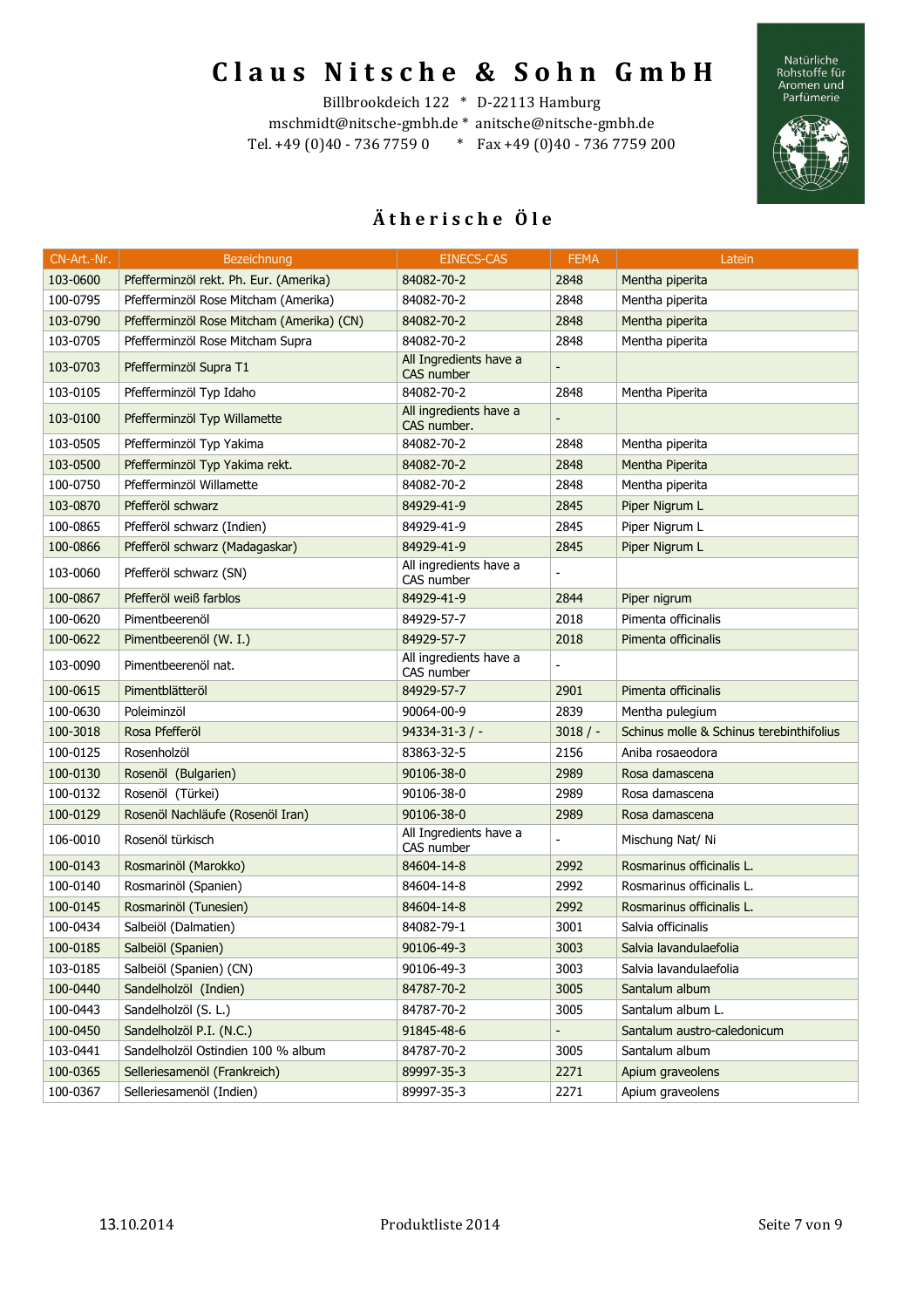Natürliche<br>Rohstoffe für<br>Aromen und<br>Parfümerie



#### Billbrookdeich 122 \* D-22113 Hamburg

mschmidt@nitsche-gmbh.de \* anitsche@nitsche-gmbh.de Tel. +49 (0)40 - 736 7759 0 \* Fax +49 (0)40 - 736 7759 200

| CN-Art.-Nr. | Bezeichnung                 | <b>EINECS-CAS</b>                    | <b>FEMA</b>              | Latein                                      |
|-------------|-----------------------------|--------------------------------------|--------------------------|---------------------------------------------|
| 100-0390    | Sternanisöl                 | 84650-59-9                           | 2096                     | Illicium verum Hooker                       |
| 106-0030    | Styraxöl syn.               | All ingredients have a<br>CAS number | L,                       |                                             |
| 100-0029    | Styraxöl                    | 8046-19-3                            |                          | Liquidambar Styraciflua                     |
| 100-0505    | Tagetesöl                   | 91770-75-1                           | 3040                     | Tagetes minuta                              |
| 100-3041    | Tangerinenöl                | 8016-85-1                            | 3041                     | Citrus tangerina                            |
| 100-0540    | Teebaumöl (Australien)      | 85085-48-9                           | 3902                     | Melaleuca alternifolia                      |
| 100-0555    | Teebaumöl (China)           | 85085-48-9                           | 3902                     | Melaleuca alternifolia                      |
| 103-0557    | Teebaumöl nat.              | 85085-48-9                           | 3902                     | Melaleuca alternifolia                      |
| 100-0500    | Thujaöl                     | 91770-83-1                           | 2267                     | Thuja orientalis                            |
| 100-0510    | Thymianöl rot               | 85085-75-2 / 84929-<br>$51 - 1$      | 3064                     | Thymus zygis and/or Thymus vulgaris         |
| 106-0520    | Thymianöl weiß              | All ingredients have a<br>CAS number |                          |                                             |
| 100-0025    | Verbenaöl                   | 85116-63-8                           | $\overline{a}$           | Lippia citriodora                           |
| 100-0035    | Vetiveröl (Haiti)           | 84238-29-9                           |                          | Vetiveria zizanioides                       |
| 100-0037    | Vetiveröl (Java)            | 84238-29-9                           |                          | Vetiveria zizanioides                       |
| 100-2135    | Wacholderbeeröl 100 %       | 84603-69-0 (J.<br>communis)          | 2604                     | Juniperus communis                          |
| 100-2162    | Wacholderbeerterpene        | 84603-69-0                           | 2604                     | Juniperus communis                          |
| 100-0112    | Weinhefenöl weiss           | 8016-21-5                            | 2331                     | Vitis vinifera                              |
| 100-0120    | Wintergrünöl                | 90045-28-6                           | 3113                     | Gaultheria procumbrens                      |
| 100-1720    | Ylang Ylang I Öl            | 83863-30-3                           | 3119                     | Cananga odorata                             |
| 100-1710    | Ylang Ylang II Öl           | 83863-30-3                           | 3119                     | Cananga odorata                             |
| 100-1715    | Ylang Ylang III Öl          | 83863-30-3                           | 3119                     | Cananga odorata                             |
| 100-1705    | Ylang Ylang Öl Extra        | 83863-30-3                           | 3119                     | Cananga odorata                             |
| 100-0255    | Zedernblätteröl             | 90131-58-1                           | 2267                     | Thuya occidentalis                          |
| 100-0270    | Zedernholzöl (China)        | 85085-29-6                           |                          | Cupressus funebris                          |
| 103-0010    | Zedernholzöl HC (China)     | 85085-29-6                           |                          | Cupressus funebris                          |
| 100-0050    | Zedernholzöl Himalaya rekt. | 91771-47-0                           | $\overline{a}$           | Cedrus deodara                              |
| 100-0040    | Zedernholzöl Texas          | 91722-61-1                           |                          | Juniperus Mexicana                          |
| 100-0042    | Zedernholzöl Texas HT       | 91722-61-1                           |                          | Juniperus mexicana                          |
| 100-0045    | Zedernholzöl Texas roh      | 91722-61-1                           |                          | Juniperus mexicana                          |
| 103-0120    | Zedernholzöl Typ Virginia   | 85085-41-2 / 91722-<br>$61 - 1$      |                          | Juniperus Virginiana L / Juniperus Mexicana |
| 100-0260    | Zedernholzöl Virginia       | 85085-41-2 / 91722-<br>$61 - 1$      |                          | Juniperus ssp.                              |
| 100-0264    | Zedernholzöl Virginia (P)   | 85085-41-2                           | $\blacksquare$           | Juniperus Virginiana L                      |
| 100-0262    | Zedernholzöl Virginia Extra | 85085-41-2                           |                          | Juniperus Virginiana L                      |
| 100-1730    | Zimtblätteröl (Sri Lanka)   | 84649-98-9                           | 2292                     | Cinnamomum zeylanicum                       |
| 100-1735    | Zimtrindenöl 60 %           | 84649-98-9                           | 2291                     | Cinnamomum zeylanicum                       |
| 103-0075    | Zitronenmischterpene        | 65996-98-7                           | $\overline{\phantom{m}}$ |                                             |
| 100-0073    | Zitronenöl gewaschen HC     | 84929-31-7                           | 2625                     | Citrus limonum                              |
| 100-1945    | Zitronenöl 5-fach           | 84929-31-7                           | 2625                     | Citrus limonum                              |
| 103-1955    | Zitronenöl 5-fach natürlich | All ingredients have a<br>CAS number | $\blacksquare$           |                                             |